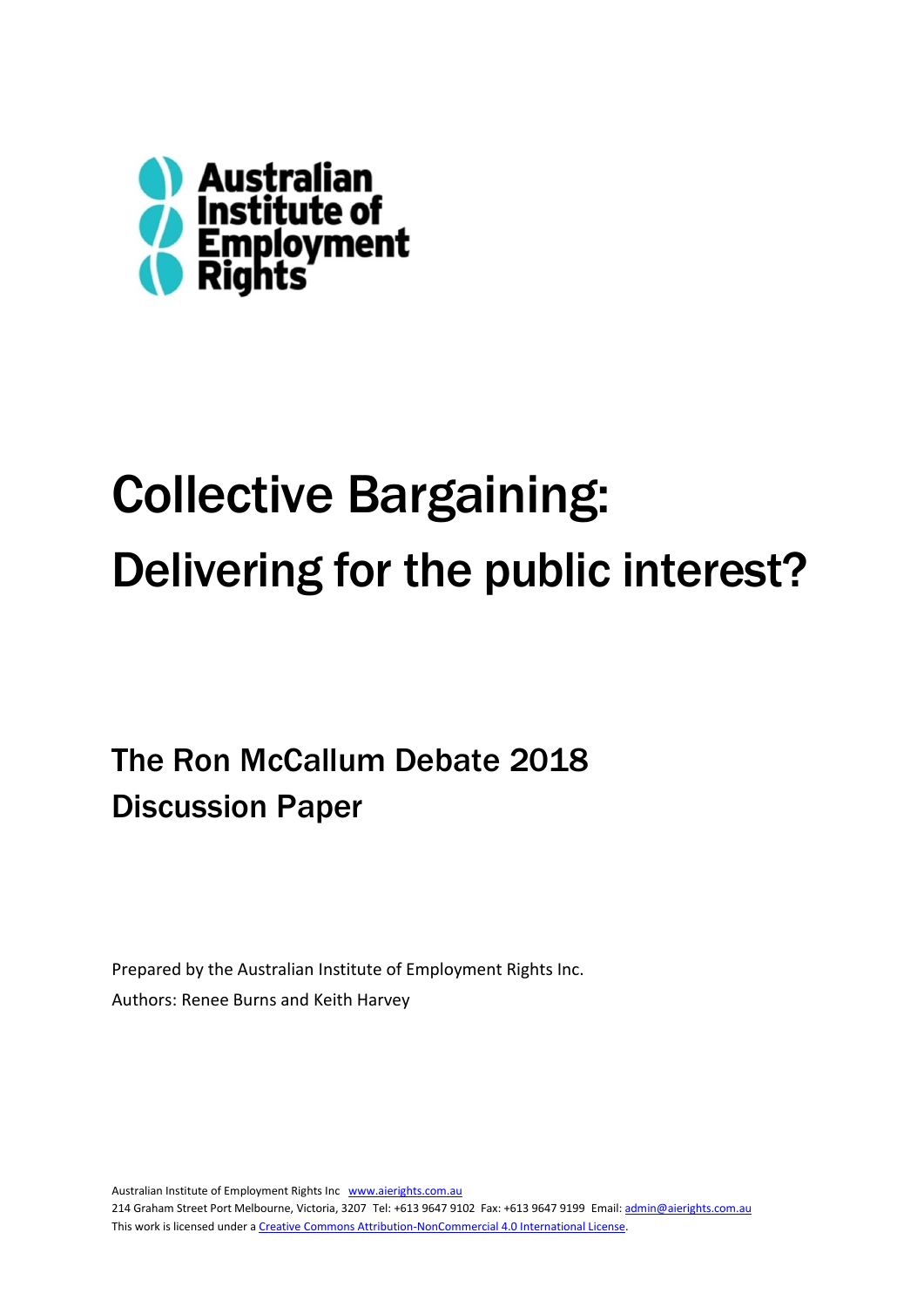# The 8th Annual Ron McCallum Debate 2018

## Discussion Paper

## **Collective Bargaining: Delivering for the public interest?**

Freedom of association is a fundamental human right recognised by international instruments to which Australia is a signatory;<sup>1</sup> the principles of freedom of association are determined by reference to international labour standards, primarily, International Labour Organization (ILO) Conventions No. 87 $2$  and No. 98 $3$ . These conventions have been ratified by Australia and reaffirmed by the ILO in its *Declaration of the Fundamental Principles and Rights at Work.<sup>4</sup>* Among the principles of freedom of association, and integral to genuine worker voice is collective bargaining. Collective bargaining is the primary means by which workers can participate in establishing fair wages and conditions of work and ensuring the principles of dignity and equity are reflected in workplaces.

In the Australian context collective bargaining is facilitated at an enterprise level. Agreements made in accordance with the provisions of the *Fair Work Act<sup>5</sup>* may be reached without the involvement of trade unions and absent any actual process of bargaining. Parties to an enterprise agreement may only reach agreement on a prescribed range of issues and are proscribed from bargaining with regard to what are termed 'unlawful' content. The Australian bargaining regime has been subject to repeated criticism by the ILO supervisory bodies.

One marked consequence of ineffective bargaining structures has been wage stagnation, over time Australia has experienced declining wage growth within a productive economic environment recording increasing profits. Further, the failure of the system is evidenced in the declining instance of enterprise bargaining, resulting in increasing reliance on 'safety net' conditions provided by Modern Awards and the National Employment Standards (NES).

In light of this we ask:

### **Can collective bargaining deliver for employees, employers and the public interest?**

### **If so, what should be the scope, level and mode of bargaining?**

### **If not, what alternatives are appropriate for determining conditions of work?**

1

<sup>1</sup> *International Covenant on Civil and Political Rights*, opened for signature 16 December 1966, 999 UNTS 171 (entered into force 23 March 1976), art 22; *International Covenant on Economic, Social and Cultural Rights*, opened for signature 16 December 1966, 993 UNTS 3 (entered into force 3 January 1976), art 8.

<sup>2</sup> *Freedom of Association and Protection of the Right to Organise Convention* (ILO Convention No.87), opened for signature 9 July 1948, 68 UNTS 17 (entered into force 4 July 1950).

<sup>3</sup> *Right to Organise and Collective Bargaining Convention* (ILO Convention No.98), opened for signature 1 July 1949, 96 UNTS 257 (entered into force 18 July 1951).

<sup>4</sup> International Labour Organization (ILO), *ILO Declaration on Fundamental Principles and Rights at Work,*  June 1998 86<sup>th</sup> Session, Geneva.

<sup>5</sup> *2009* (Cth) (FW Act).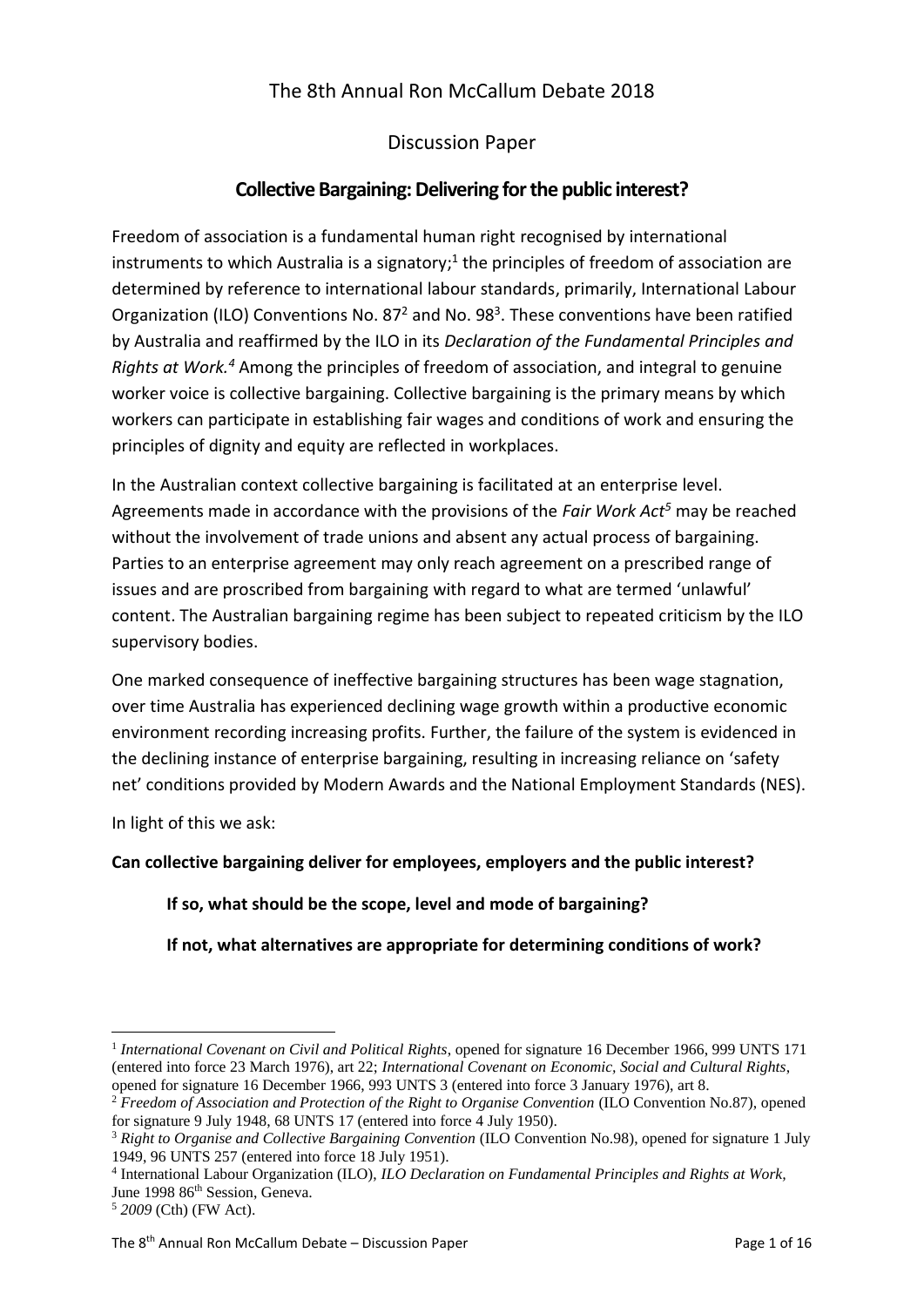## **About the Australian Institute of Employment Rights**

The Australian Institute of Employment Rights (AIER) is an independent, not-for-profit organisation with the following objective:

*Adopting the principles of the International Labour Organization and its commitment to tripartite processes, the Australian Institute of Employment Rights will promote the recognition and implementation of the rights of employees and employers in a cooperative industrial relations framework.*

The AIER seeksto realise its objective with academic rigor and professional integrity. The AIER includes employer and employee interests in its makeup, membership and operation. It is also fortunate to have included in its governance structure an advisory body of representatives from the academic and legal fraternity.

This paper is based on the belief that any systems regulating workplace relations must be founded in principles which reflect:

- Rights enshrined in international instruments which Australia has willingly adopted and which as a matter of international law is bound to observe;
- Values which have profoundly influenced the nature and aspirations of Australian society and which are embedded in Australia's constitutional and institutional history of industrial/employment law and practice. Particularly those values integral to the 'important guarantee of industrial fairness and reasonableness'<sup>6</sup>;
- Rights appropriate to a modern employment relationship which are recognised by the common law.

The AIER has developed an instrument, the *[Australian Charter of Employment Rights](http://www.aierights.com.au/resources/charter/)*, based on the three sources of rights identified above. The Charter is a unique and appropriate reference tool for examining the rights and responsibilities of employers and employees in Australia; evaluating the existing system of regulation; and considering the future of workplace relations in the context of global, economic, technological and societal change. With respect to collective bargaining structures the Charter provides the right to fairness and balance in industrial bargaining.

**Note**: The purpose of this Discussion Paper is to inform the Ron McCallum Debate. It sets out the approach of the Australian Institute of Employment Rights (AIER) to the issues and proposes discussion questions that speakers and participants may wish to reflect upon and discuss during the Debate. The paper represents the views of AIER and its authors and in no way represents the views of any participant.

<sup>1</sup> <sup>6</sup> *New South Wales and Others v Commonwealth* [2006] HCA 52, per Kirby J at [523-5].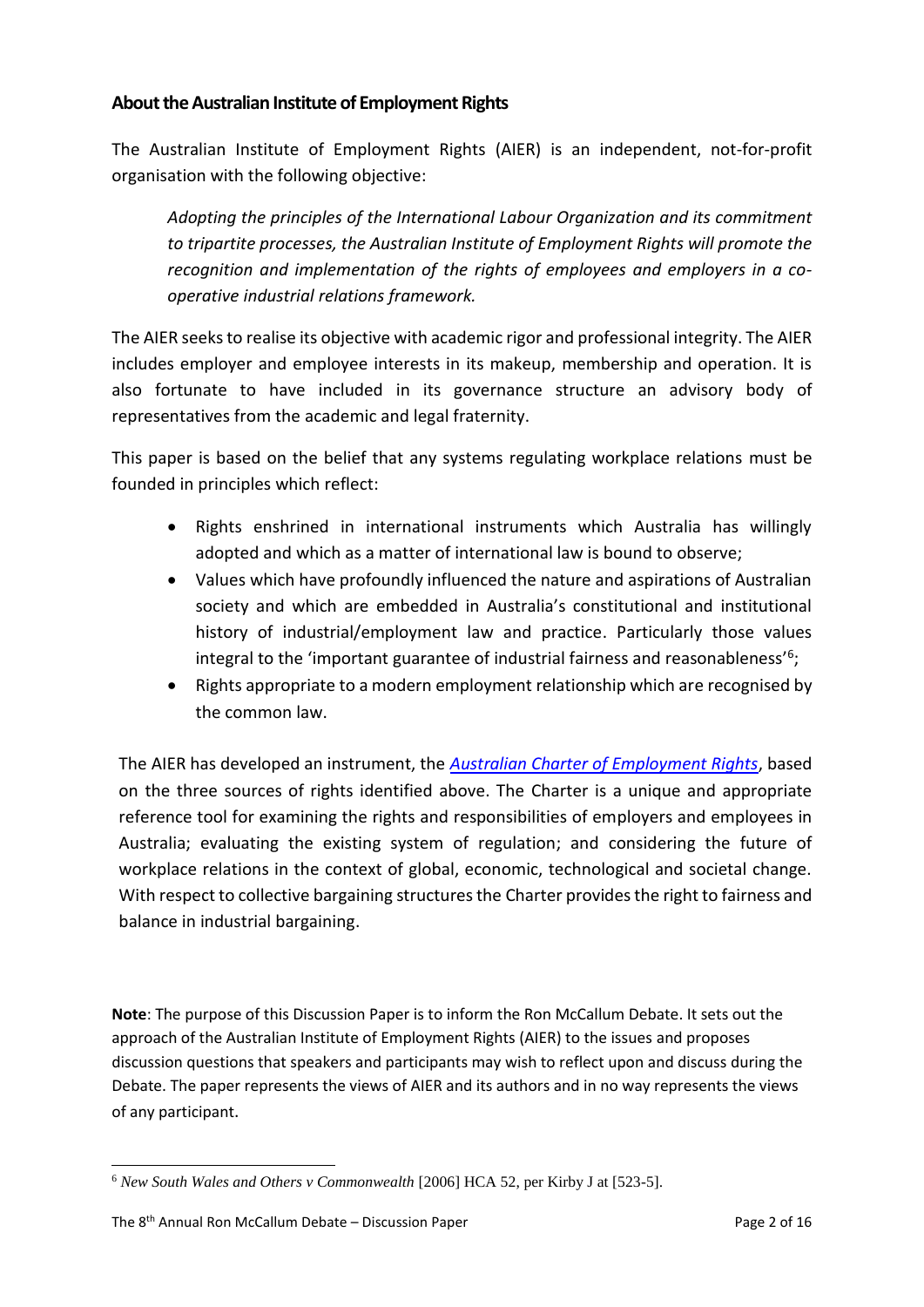# **Collective Bargaining: Delivering in the public interest?**

In previous years the Ron McCallum Debate has explored the instance and impact of [inequality and insecurity](http://www.aierights.com.au/wp-content/uploads/2017/01/Inequality-and-Insecurity-2016-McCallum-Debate-Discussion-Paper.pdf) within Australian workplaces and society, as well as the extent to which our [workplace relations system is failing](http://www.aierights.com.au/wp-content/uploads/2017/10/2017-Ron-McCallum-Debate-discussion-paper.pdf) to deliver fair and equitable outcomes for workers.

This year our debate examines collective bargaining, a key mechanism for setting wages and conditions of employment and for facilitating worker voice. For the purposes of informing the debate this paper will briefly examine the history of collective bargaining in Australia before turning to bargaining as facilitated by the *FW Act.*

This paper advances the argument that the current Australian system of bargaining is failing. Increasingly private sector employers, are walking away from bargained outcomes. Bargaining facilitated by the *FW Act* does not comply with collective bargaining principles as understood by reference to international standards. Further, ineffective bargaining is evidenced in the Australian experience by wage stagnation, and the decreasing number of enterprise agreements being made under the system.

This paper supports the proposition that collective bargaining can deliver fair outcomes for employers, employees and the public interest but that in order to do so it must be undertaken in accordance with those principles set out in international standards to which Australia is a party.

## **Collective Bargaining in Australia: A brief history**

Until the early 1990s, the setting of Australian wages and conditions of employment occurred primarily through the making of Awards. Awards were the result at State and Federal level of disputes settled via the processes of conciliation and arbitration. An element of collective bargaining existed under this system with respect to enterprise awards as well as 'over award' bargaining which often resulted in agreements devoid of any statutory underpinning and as such were not easily enforced.

In the late 1980s, large employers began to agitate for the creation of a system of enterprise bargaining. The Business Council of Australia (BCA) released a major report in 1989 calling for the introduction of enterprise bargaining, claiming such a system would result in a 25% boost in enterprise productivity.<sup>7</sup>

**.** 

<sup>7</sup> Industrial Relations Study Commission, Business Council of Australia, *Enterprise-Based Bargaining Units a Better Way of Working Report* (1989) part 1; and Yi-Ping Tseng and Mark Wooden, 'Enterprise Bargaining and Productivity: Evidence from the Business Longitudinal Survey' (Working Paper No 8/01, Melbourne Institute Working Paper No. 8/01, Melbourne Institute of Applied Economic and Social Research, The University of Melbourne, July 2001).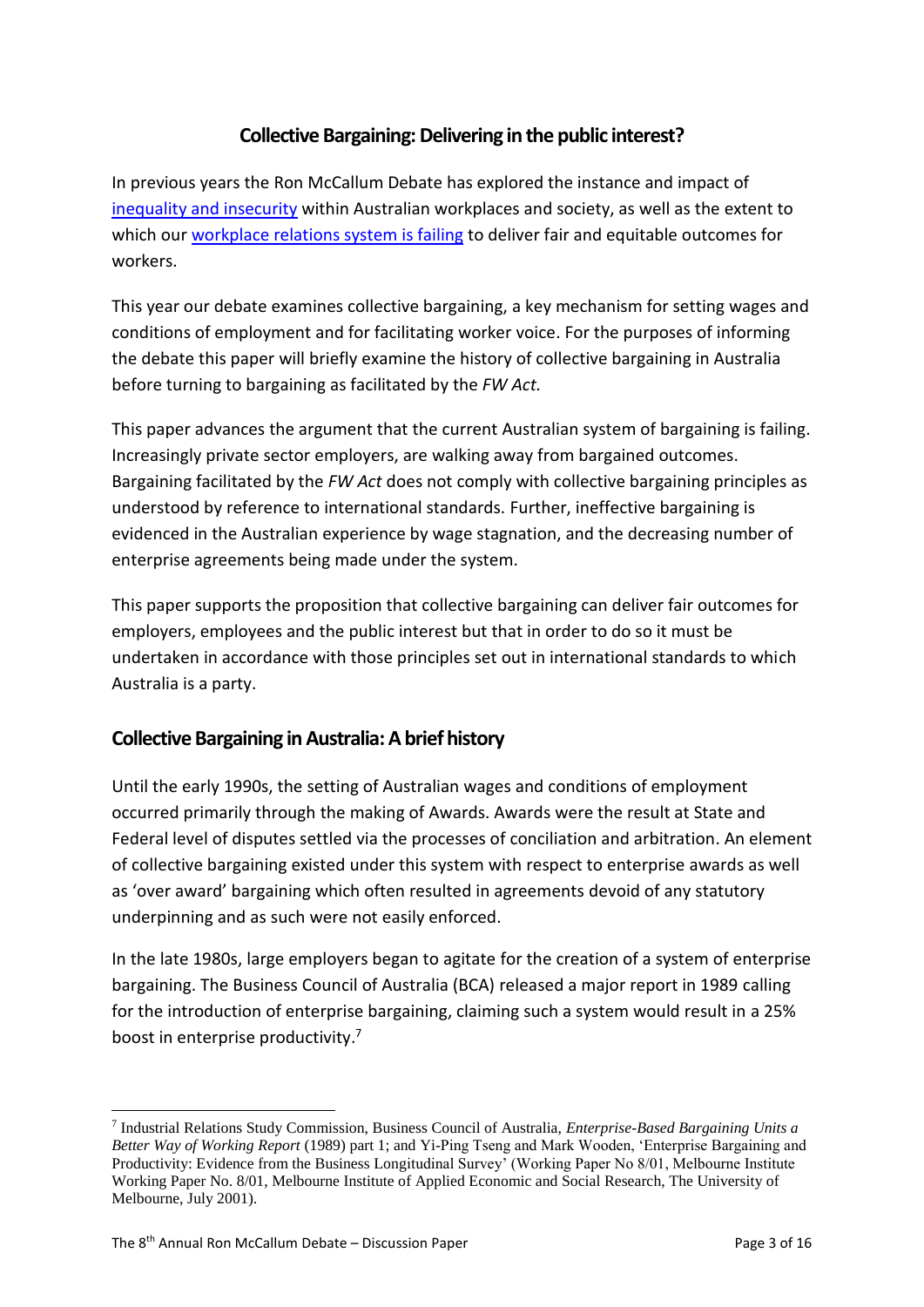The *Industrial Relations Reform Act 1993* (Cth) (IR Reform Act) provided for the negotiation of both union and non-union enterprise level collective agreements,<sup>8</sup> 'with awards now treated as creating a "safety net" of minimum conditions and the AIRC discouraged from arbitrating disputes that might be resolved through enterprise bargaining'.<sup>9</sup> The *IR Reform Act* also enacted Australia's first legal right to strike, with application limited to the negotiation of enterprise agreements and during the recognised bargaining period. Phillipa Weeks described the *IR Reform Act* as 'undeniably contributing to the cultural, paradigmatic change — by reducing the role of arbitration, by admitting non-union parties to bargaining, and ... by weakening legal supports for union security and union recognition'.<sup>10</sup>

The *Workplace Relations Act* 1996 (Cth) (WR Act) took further steps to promote enterprise level collective bargaining as well as introducing individual workplace agreements. The principles of conciliation and arbitration were abandoned with the introduction of the *Workplace Relations Amendment (Work Choices) Act 2005* (Cth) (Work Choices), which shifted the constitutional basis for the federal workplace relations system to the corporations power.<sup>11</sup> Under *Work Choices* terms and conditions of employment were now negotiated at an enterprise or individual level, no longer subject to a no disadvantage test and underpinned by a reduced safety net.

The *FW Act* abolished individual workplace agreements and retained enterprise level collective bargaining at the heart of the system. The objects of the *FW Act* include 'achieving productivity and fairness through an emphasis on enterprise-level collective bargaining underpinned by simple good faith bargaining obligations and clear rules governing industrial action'.<sup>12</sup>

This paper will now examine collective bargaining under the *FW Act* in terms of the parties to agreement making and the role of trade unions, as well as the process, level and scope of bargaining. The paper will assess these areas against international standards and the Charter before moving to a discussion of the success or otherwise of the system.

<sup>1</sup> <sup>8</sup> Breen Creighton, Anthony Forsyth and Shae McCrystal, 'Evaluating the Australian Experiment in Enterprise Bargaining' in Shae McCrystal, Breen Creighton and Anthony Forsyth (eds), *Collective Bargaining under the Fair Work Act* (Federation Press, 2018) 1, 2.

<sup>9</sup> Mark Bray and Andrew Stewart, 'From the Arbitration System to the Fair Work Act: The Changing Approach in Australia to Voice and Representation at Work (2013) 34 *Adelaide Law Review* 21, 26.

<sup>10</sup> Phillipa Weeks, *Trade Union Security Law: A Study of Preference and Compulsory Unionism* (Federation Press, 1995), 200 cited in Mark Bray and Andrew Stewart, 'From the Arbitration System to the Fair Work Act: The Changing Approach in Australia to Voice and Representation at Work (2013) 34 *Adelaide Law Review* 21, 27.

<sup>11</sup> *Australian Constitution* s 51(xx).

<sup>12</sup> *FW Act* s 3(f).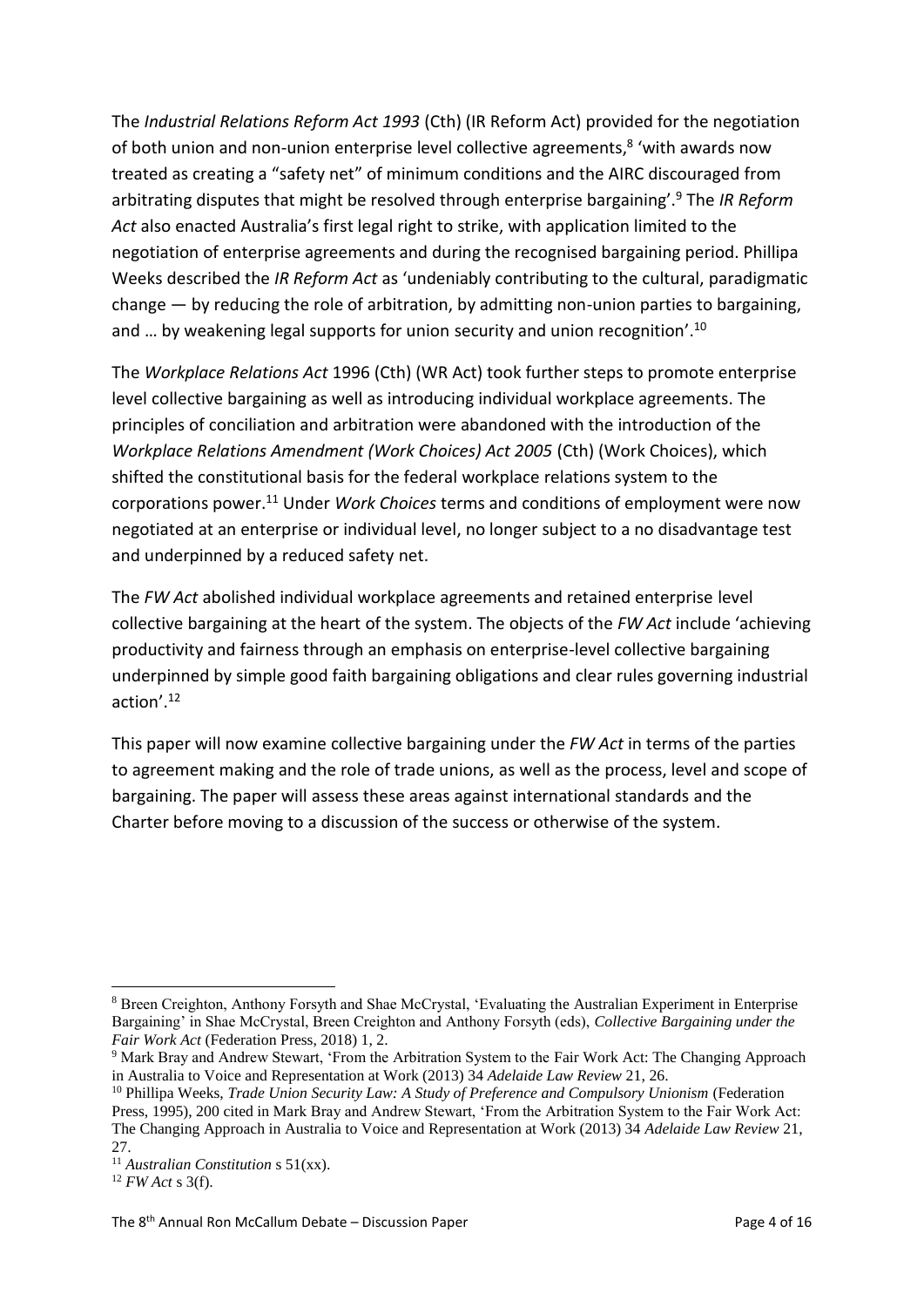## **Collective Bargaining under the** *Fair Work Act*

## **Parties to an agreement and the role of trade unions**

Traditionally collective bargaining is understood as a process of 'voluntary negotiation between employers or employers' organisations and workers' organisations'<sup>13</sup> for determining the terms and conditions of work. In accordance with this understanding trade unions are an essential party to the process of collective bargaining; unionisation providing the mechanism by which worker power may be bolstered to match that of the employer. Further, bargaining conducted through trade unions ensures employee interests are represented by parties with the skill and knowledge to achieve favourable outcomes.

Non-union enterprise agreements have been a feature of the Australian system since the introduction of enterprise bargaining. Collective bargaining under the *FW Act* occurs, with little exception, at a single enterprise level, with trade unions relegated to the role of bargaining representatives rather than acting as a party to the agreement. Unions are assigned under the *FW Act* as default bargaining representatives and may seek to be covered by agreements even where they have had little role in the making of the agreement. However, the *FW Act* does not require that employers notify relevant unions of intended negotiations. The absence of such a requirement results in agreements negotiated directly with employees without union involvement or knowledge. In response to this, a recommendation was made as part of the 2012 review of the *FW Act<sup>14</sup>*, that bargaining notices issued by employers should be lodged with the Fair Work Commission (FWC) for publication on the FWC website. Rosalind Reed notes that this recommendation was not taken up.<sup>15</sup>

One challenge to the relevance of collective bargaining as an approach to wage and conditions setting is the engagement of workers on an independent contract basis in the gig or platform economy. While very real questions around the true status of workers in the gig economy exist, the continued treatment of such workers as independent contractors leaves the terms and conditions under which they work generally unregulated and not subject to the general protection of a safety net.<sup>16</sup> One response to this this has been by way of

**<sup>.</sup>** <sup>13</sup> *ILO Convention No. 98*, art 4.

<sup>14</sup> Ron McCallum, Michael Moore, John Edwards, *Towards More Productive and Equitable Workplaces: An Evaluation of the Fair Work Legislation* (Commonwealth of Australia, 2012) 145.

<sup>&</sup>lt;sup>15</sup> Rosalind Reed, 'The Role of Trade Unions and Individual Bargaining Representatives' in Shae McCrystal, Breen Creighton and Anthony Forsyth (eds), *Collective Bargaining under the Fair Work Act* (Federation Press, 2018) 69, 75.

<sup>16</sup> For discussion of the difficulties faced by independent contractors bargaining under the *Competition and Consumer Act 2019* (Cth) see Shae McCrystal, 'Organising Independent Contractors: The Impact of Competition Law' in Judy Fudge, Shae McCrystal and Kamala Sankaran (eds), *Challenging the Legal Boundaries of Work Regulation* (Hart Publishing, 2012) 139.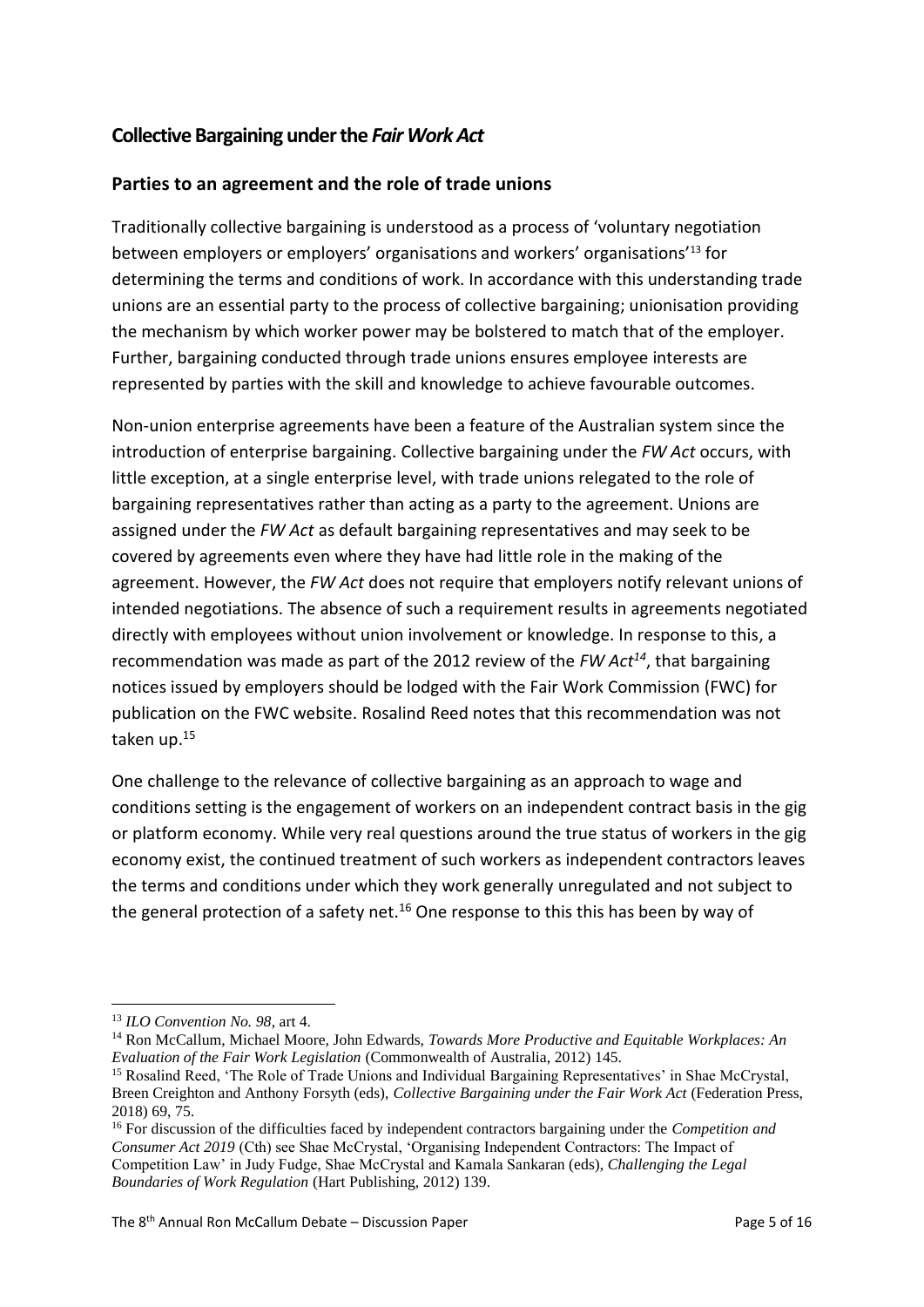agreements between Unions NSW and the Airtasker platform in which conditions including recommended rates, insurance and safety requirements have been set.<sup>17</sup>

## **The bargaining process**

The ILO describes collective bargaining processes as ensuing employers and workers have 'an equal voice in negotiations…[allowing] both sides to negotiate a fair employment relationship and [prevent] costly labour disputes'.<sup>18</sup> The terms of the *FW Act* provide that enterprise bargaining be conducted by the parties in 'good faith' and sets out six principles to be followed.<sup>19</sup> These principles require that parties attend meetings, disclose relevant information, respond and give consideration to proposals, refrain from unfair conduct and recognise and bargain with each other. These principles do not require parties to make concessions nor do they require parties to conclude an agreement, essentially providing a framework for agreement making in which no actual bargaining, in the ordinary sense of the word, need occur. When coupled with the limited circumstances under which workers may engage in strike action the 'bargaining' process provided by the *FW Act* cannot be said to provide workers and employers an 'equal voice' in negotiation. Chaudhuri and Sarina describe this process as one facilitating 'agreement making by informed consent' as opposed to 'collective bargaining'.<sup>20</sup>

The *FW Act* further provides that following the nominal expiry date of an agreement, a party to negotiations for a new agreement may apply to the FWC, in a circumstance of deadlock to have the existing agreement terminated.<sup>21</sup> The effect of terminating agreements in accordance with these provisions is that the terms and conditions of employment revert to those of the safety net provided by the relevant Modern Award and NES. Where these conditions are substantially below those of the agreement in question, the negotiating power of the workforce is significantly reduced; 'Before termination of an agreement, a no vote to a proposed enterprise agreement by an employee means that they retain…existing conditions. After termination…a no vote becomes a vote for retention of safety net terms and conditions.<sup>'22</sup> The effect of these provisions goes further than simply failing to deliver an equal voice in negotiation; it unreasonably bolsters the already more powerful voice of the employer.

**<sup>.</sup>** <sup>17</sup> Kate Minter, 'Negotiating Labour Standards in the Gig Economy: Airtasker and Unions NSW' (2017) 28(3) *Economic and Labour Relations Review* 438.

<sup>18</sup> International Labour Organization, *International Labour Standards on Collective Bargaining* [https://www.ilo.org/global/standards/subjects-covered-by-international-labour-standards/collective](https://www.ilo.org/global/standards/subjects-covered-by-international-labour-standards/collective-bargaining/lang--en/index.htm)[bargaining/lang--en/index.htm.](https://www.ilo.org/global/standards/subjects-covered-by-international-labour-standards/collective-bargaining/lang--en/index.htm)

<sup>19</sup> *FW Act* s 228.

<sup>&</sup>lt;sup>20</sup> Umeva Chaudhuri and Troy Sarina 'Employer-Controlled Agreement-Making: Thwarting Collective Bargaining under the Fair Work Act' in Shae McCrystal, Breen Creighton and Anthony Forsyth (eds), *Collective Bargaining under the Fair Work Act* (Federation Press, 2018) 138, 139. <sup>21</sup> *FW Act* s 226.

<sup>&</sup>lt;sup>22</sup> Shae McCrystal 'Deadlocked Bargaining Disputes: Industrial Action, Agreement Termination and Access to Arbitration' in Shae McCrystal, Breen Creighton and Anthony Forsyth (eds), *Collective Bargaining under the Fair Work Act* (Federation Press, 2018) 117, 134.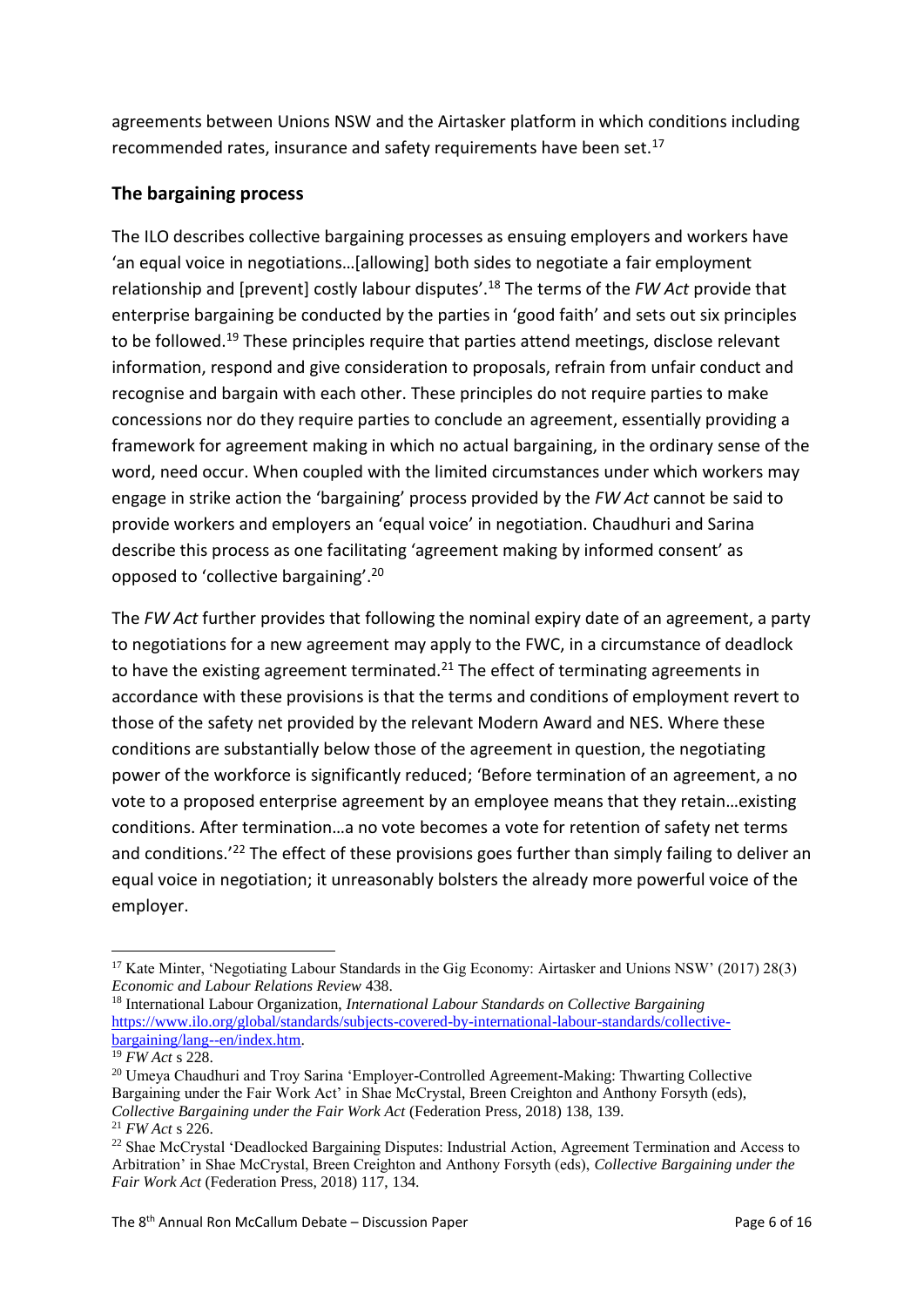In recent times the FWC has moved to improve bargaining processes and the relationship between employers and unions by the introduction of interest-based bargaining via their *New Approaches* jurisdiction. Interest based bargaining is a process by which parties are assisted in identifying their individual or shared interests and working towards a means by which the interests of each party may be met without injuring the other. This approach is not limited to the making of agreements and can be used to assist with change management and to develop cooperative and productive relationships. This approach was criticised by the Productivity Commission in its 2015 review of the workplace relations system for being time consuming and costly.<sup>23</sup> Bray, Stewart and Macneil argue for continued investment in in interest-based approaches and a greater commitment by the FWC to the *New Approaches* jurisdiction.<sup>24</sup>

## **The scope of bargaining**

In accordance with ILO principles the content of collective agreements may include broadly defined terms and conditions of work and the relationship between employers, workers and their organisations.<sup>25</sup> In this sense:

"conditions of work" covers not only traditional working conditions (the working day, additional hours, rest periods, wages, etc.), but also subjects that the parties decide freely to address, including those that are not normally included in the field of terms and conditions of employment in the strict sense (promotion, transfer, dismissal without notice, etc.).<sup>26</sup>

The *FW Act* limits the allowable content of enterprise agreements to those matters genuinely 'pertaining to the employment relationship'.<sup>27</sup> This limitation is problematic, firstly in that it is difficult to apply in any practical sense, the scope of matters found to genuinely pertain to the employment relationship is confusing and nuanced. Since the commencement of the *FW Act*, the CEACR have twice noted the difficulties around the notion of matters pertaining<sup>28</sup> and requested the provisions be review in consultation with the social parties to expand the scope of bargaining.

**<sup>.</sup>** <sup>23</sup> Productivity Commission 2015, *Workplace Relations Framework*, Final Report, Canberra, 171-2.

<sup>24</sup> Mark Bray, Andrew Stewart, Johanna Macneil, 'Bargaining, Cooperation and 'New Approaches' under the Fair Work Act' in Shae McCrystal, Breen Creighton and Anthony Forsyth (eds), *Collective Bargaining under the Fair Work Act* (Federation Press, 2018) 93, 116.

<sup>&</sup>lt;sup>25</sup> Bernard Gernigon, Alberto Odero, and Horacio Guido, 'ILO Principles Concerning Collective Bargaining' (2000) 139 *International Labour Review* 33, 39-40.

<sup>26</sup> International Labour Office, *Giving Globalization a Human Face, General Survey on the Fundamental Conventions Concerning Rights at Work in Light of the ILO Declaration on Social Justice for a Fair Globalization, 2008,* Report of the Committee of Experts on the Application of Conventions and

Recommendations, International Labour Conference, 101<sup>st</sup> Session 2012, Report III (Part 4B), Geneva [215]. <sup>27</sup> *FW Act* ss 172, 186.

<sup>28</sup> CEACR *Direct Request concerning Convention No. 87 (Australia),* 2011; CEACR *Direct Request concerning Convention No. 87 (Australia),*2013.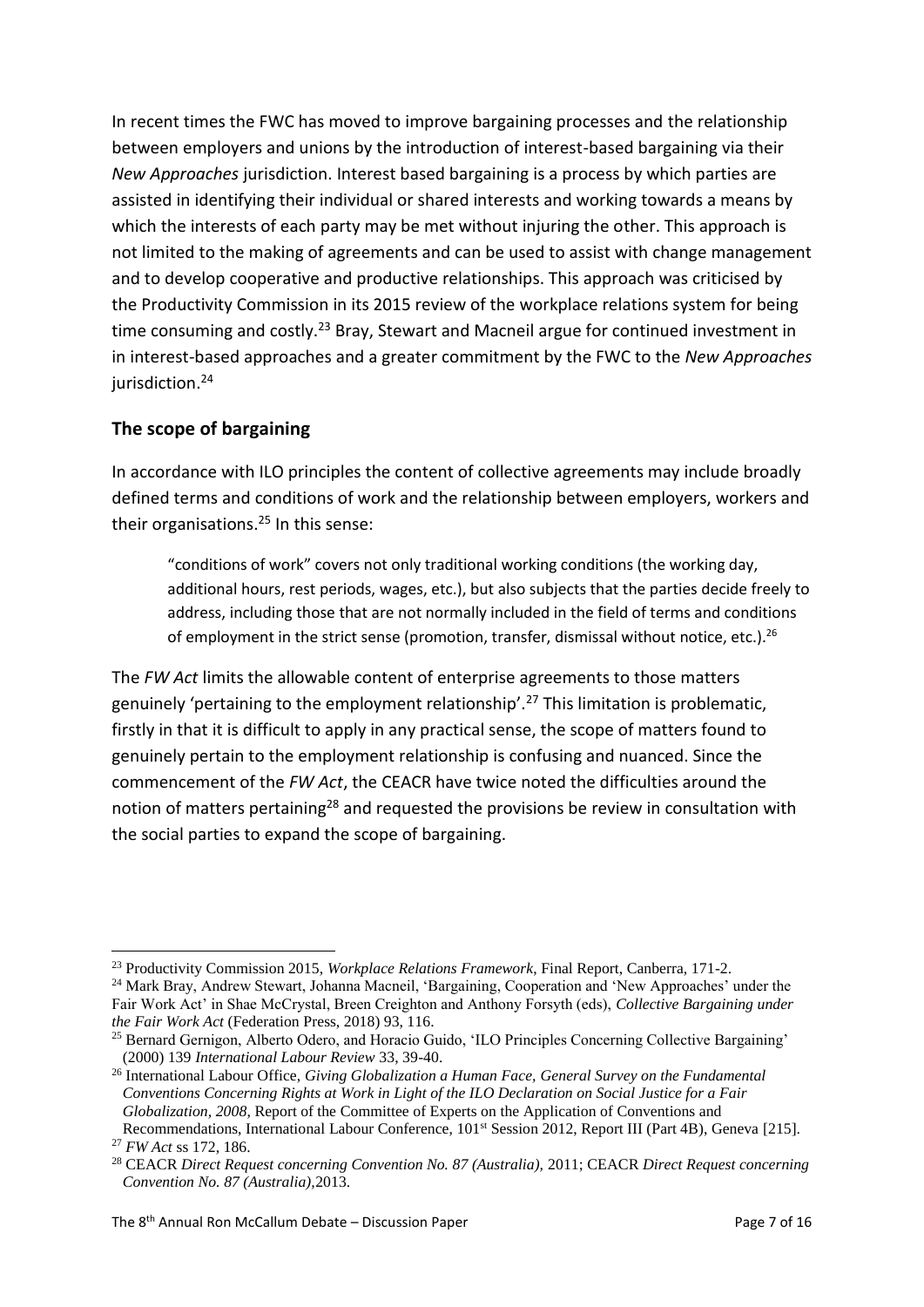To this end the CEACR have also been critical<sup>29</sup> of the of prohibition of 'unlawful' content<sup>30</sup>. Such content includes extending unfair dismissal protections or right of entry provisions beyond that of the *FW Act*. As well as clauses allowing for strike pay or union bargaining fees. The Committee has noted that:

legislation or measures taken unilaterally by the authorities to restrict the scope of negotiable issues are often incompatible with the Convention, and that tripartite discussions for the preparation, on a voluntary basis, of guidelines for collective bargaining are a particularly appropriate method of resolving these difficulties.<sup>31</sup>

The limiting provisions of the *FW Act* do not serve to meet Australia's obligations as an ILO member state to respect, promote and facilitate free and voluntary collective bargaining. In order to affect a true right to freedom of association the Australian Government should, as requested by the CEACR, review the restrictions to bargaining content and in consultation broaden the scope of collective bargaining.

The scope of enterprise agreements in the construction and building industry is even further restricted following the introduction of the *Code for the Tendering and Performance of Building Work 2016* (Cth).<sup>32</sup> This code provides general restrictions on the content of agreements for enterprises tendering for Commonwealth projects. The restrictions include clauses that impose limits on the right of the enterprise to manage its business or improve productivity, discriminate against classes of employees or subcontractors or are inconsistent with the 'freedom of association' provisions of the code. These restrictions are broadly defined and are in direct violation of Australia's international obligations to upholding the right to freedom of association.

### **The level of bargaining**

At international law, the level at which collective agreements are negotiated is to be determined by the parties to the negotiation, the ILO Committee on Freedom of Association has said:

According to the principle of free and voluntary collective bargaining embodied in Article 4 of Convention No. 98, the determination of the bargaining level is essentially a matter to be left to the discretion of the parties and, consequently the level of negotiation should not be imposed by law, by decision of the administrative authority or by the case-law of the administrative labour authority.<sup>33</sup>

 $\overline{a}$ <sup>29</sup> CEACR *Observation concerning Convention No. 87 (Australia),* 2009; CEACR *Observation concerning Convention No. 87 (Australia),* 2011; CEACR *Observation concerning Convention No. 87 (Australia),* 2013; CEACR *Observation concerning Convention No. 87 (Australia),* 2016.

<sup>30</sup> *FW Act* ss 186(4), 194, 353, 470-5.

<sup>31</sup> CEACR *Observation concerning Convention No. 87 (Australia),* 2016.

<sup>32</sup> For further discussion, see Parliamentary Joint Committee on Human Rights, Parliament of Australia, *Report 2 of 2018* (2018) 48-72.

<sup>33</sup> International Labour Organization, 1998a, Case No. 1887 (Argentina) [103].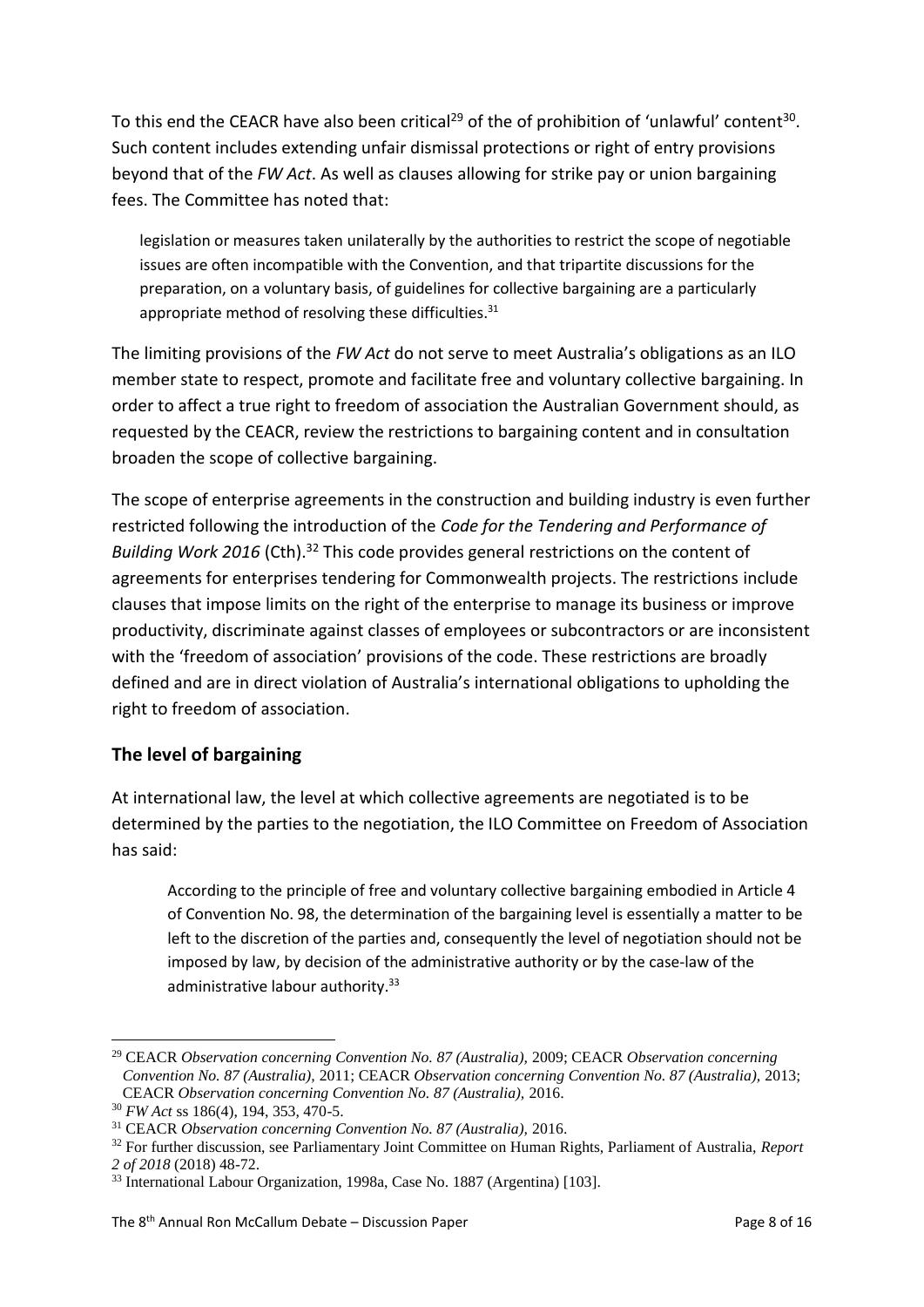As discussed earlier, the Australian experience of collective bargaining is primarily one of enterprise level bargaining. In accordance with the principle described above, bargaining at an enterprise level is in conformity with ILO principles where that level of bargaining has been freely determined by the negotiating parties. The issue at play with regard bargaining under the *FW Act* is not that multi-enterprise agreements cannot be made, but that industrial action may not be utilised to support bargaining at this level. Without the coercive lever of industrial action there is no means by which an employer is compelled, outside of the low-wage bargaining stream, to bargain at a multi-employer or industry level.

The low-wage bargaining stream<sup>34</sup> enables employers in enterprises with no history of agreements to be compelled to engage in bargaining for a multi-employer agreement. Again however, there is no recourse to industrial action in support of employee claims, in circumstances where no agreement is reached the FWC is empowered to impose a 'workplace determination'.<sup>35</sup> These provisions have proven ineffective, only two applications for a declaration under this section have been made in the last five years and both were rejected by the Commission.<sup>36</sup>

One consequence of single enterprise bargaining has been record-low wage growth. The OECD recently observed 'bargaining systems that coordinate wages across sectors tend to be linked with lower wage inequality'.<sup>37</sup> Additionally, research undertaken by the Centre of Future Work<sup>38</sup> indicates a close statistical relationship between reduced strike activity and the deceleration of wage growth. To address the issue of rising inequality and stagnating wages Australia must embrace effective bargaining structures, implementing mechanisms to facilitate industry level bargaining and where necessary industrial action to support claims at this level.

Enterprise level bargaining creates two particular challenges for trade unions. Firstly, it is resource heavy, requiring bargaining to be undertaken with each individual enterprise. Secondly, the lower numbers of workers and certainly union members at enterprise level cannot deliver adequate bargaining power to establish an equal negotiating voice, thus delivering lesser outcomes for the employees. In the Australian context the restrictions on a union's ability to mobilise employees through industrial action further weakens this position, failing to address the inherent power imbalance between employers and their employees.

 $\overline{a}$ <sup>34</sup> *FW Act* s 243.

<sup>35</sup> *FW Act* ss 262-3.

<sup>36</sup> *United Voice* [2014] FWC 6441 (29 September 2014); *Australian Nursing Federation v IPN Medical Centres Pty Ltd and Others* [2013] FWC 511 (17 June 2013).

<sup>&</sup>lt;sup>37</sup> Workplace Express, *Industry Wide Bargaining a Cure for Wage Stagnation: OECD* (6 July 2018) [https://www.workplaceexpress.com.au.](https://www.workplaceexpress.com.au/)

<sup>&</sup>lt;sup>38</sup> Jim Stanford 'Historical Data on the Decline in Australian Industrial Disputes' (Briefing Note, Centre for Future Work, The Australia Institute 2018) [https://www.futurework.org.au/decline\\_in\\_strike\\_frequency.](https://www.futurework.org.au/decline_in_strike_frequency)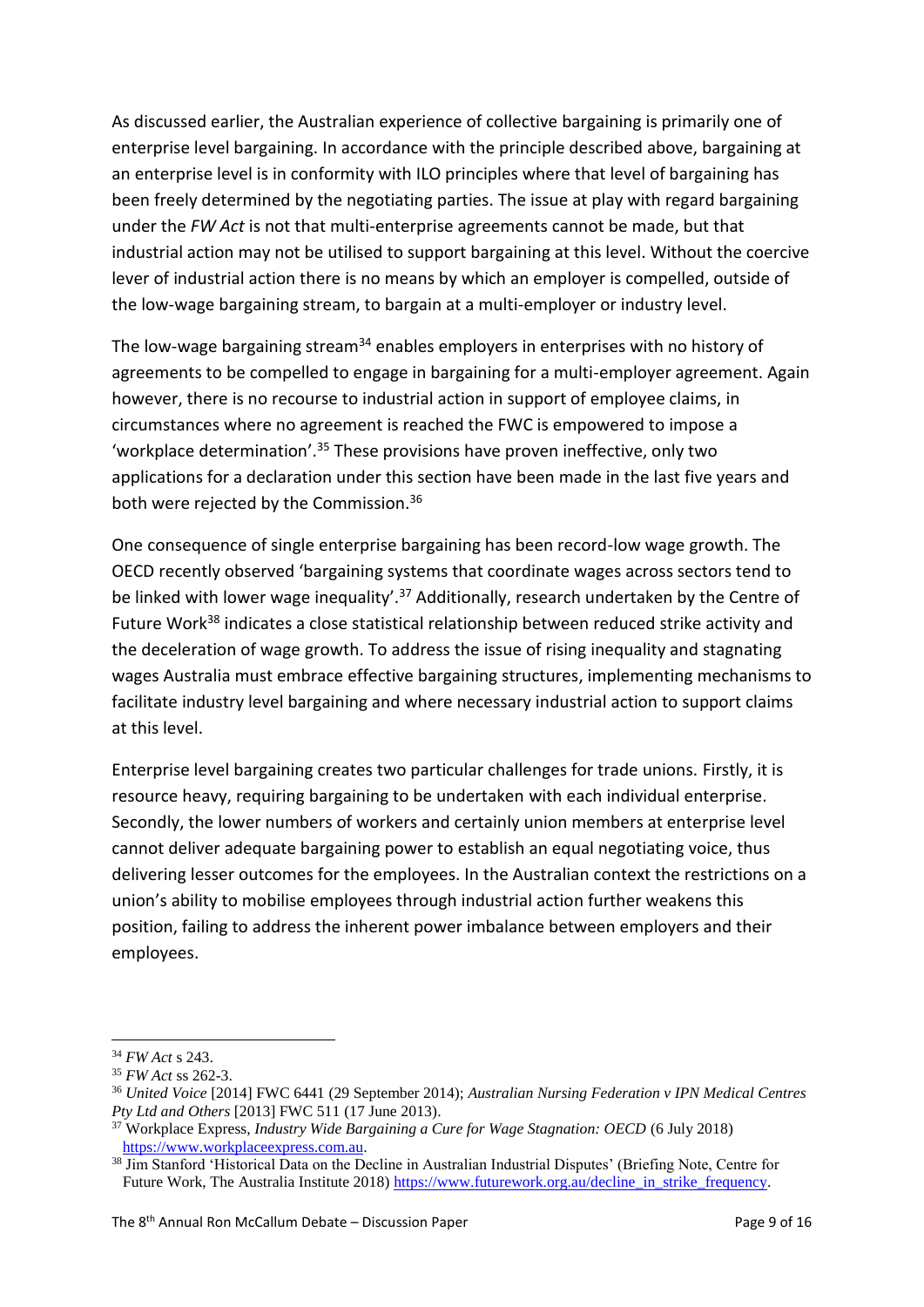# **The state of enterprise bargaining in 2018**

Enterprise bargaining has now been a formal part of the Australian industrial relations system for about 25 years. There is evidence that the system has now begun to run out of steam and that 'bargaining fatigue' has set in. The number of agreements made, and employees covered by those agreements has continued to decline over recent years. In March 2018 there were 12,733 current agreements (not yet expired or terminated), covering slightly below 1.8 million employees.



Chart 4 - Current agreements and employee coverage – March 2015 to March 2018<sup>39</sup>

The table below extends this time frame and shows the number of agreements current on the last day of selected quarters from September 2010 to March 2018 [the latest figures available]:

### **Table 1: Number of agreements and employees covered, all sectors, selected quarters**

|                                                | <b>Sept</b> | Sept   | <b>Sept</b> | <b>Sept</b> | <b>Sept</b> | <b>Sept</b> | <b>Sept</b> | Mar    |
|------------------------------------------------|-------------|--------|-------------|-------------|-------------|-------------|-------------|--------|
|                                                | 2010        | 2011   | 2012        | 2013        | 2014        | 2015        | 2017        | 2018   |
| All<br>industries<br>agreements                | 24711       | 22692  | 23220       | 23060       | 19049       | 15229       | 12913       | 12733  |
| All<br>industries<br><b>Employees</b><br>(000) | 2424.0      | 2493.5 | 2327.7      | 2485.5      | 2318.5      | 2254.5      | 1759.6      | 1781.8 |

**[Source: Trends in Enterprise Bargaining, various issues]** 

<sup>1</sup> <sup>39</sup> *Trends in Federal Enterprise bargaining*, March 2018, Chart 4.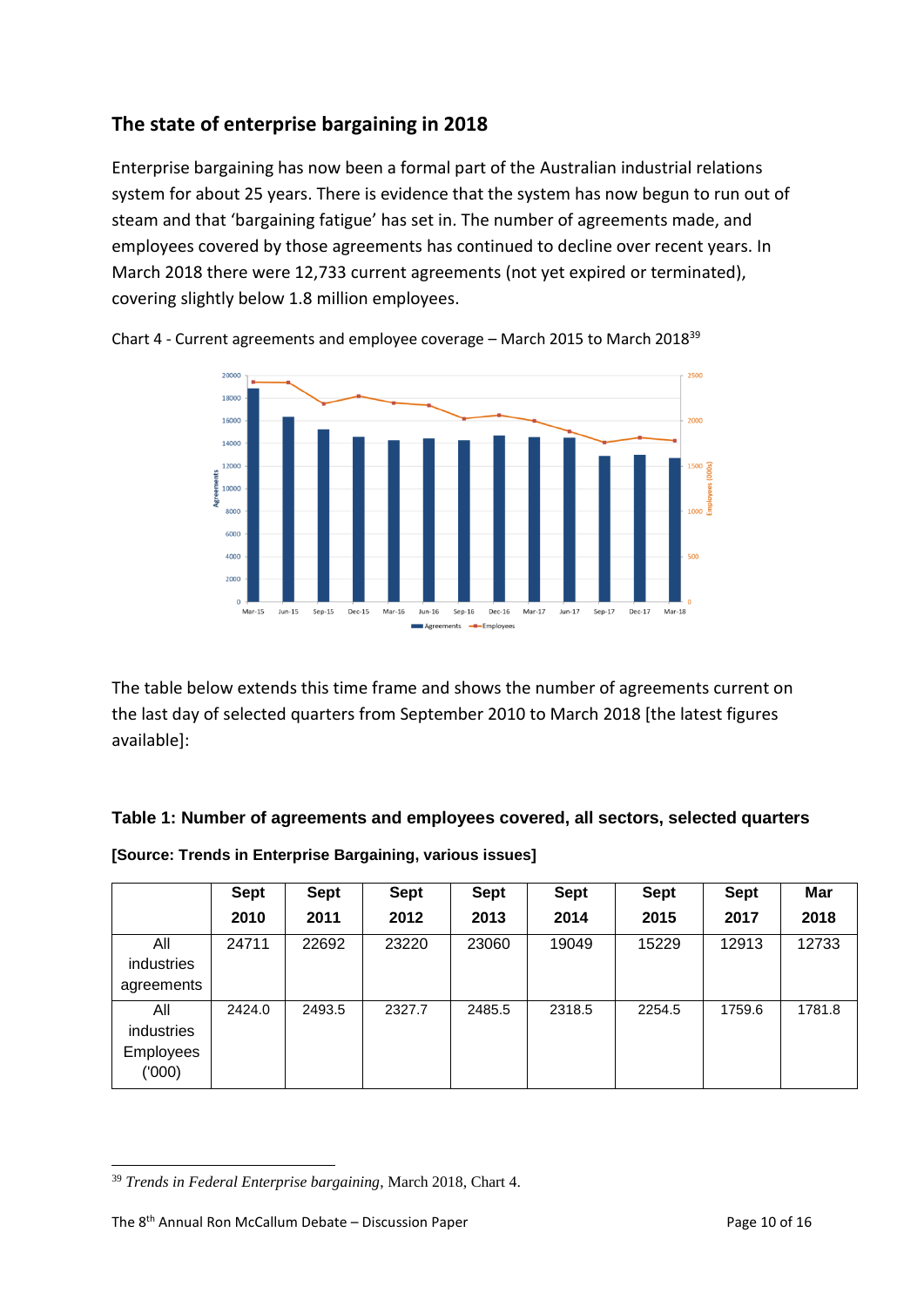It can be seen from this table, that enterprise bargaining both in numbers of agreements and employees covered peaked in 2011-12 and has been in steady decline since with more rapid decline over the past couple of years. There are now about half the agreements in force now as there were in 2010 and the number of employees covered is about 700,000 fewer in an economy that has continued to expand.

The industry sector figures as at March 2018 are set out in Table 2

## **Table 2 – Number of agreements and employees covered, Agreements current on the last day of the quarter.**

| <b>Industry</b>                | No. of agreements | <b>Employees covered (000)</b> |
|--------------------------------|-------------------|--------------------------------|
| Agriculture, Forestry and      | 140               | 12.5                           |
| Fishing                        |                   |                                |
| Mining                         | 360               | 38.9                           |
| Manufacturing                  | 1992              | 126.1                          |
| Non-metal manufacturing        | 1287              | 82.8                           |
| Metal manufacturing            | 705               | 43.3                           |
| Electricity, Gas, Water, Waste | 345               | 39.5                           |
| <b>Services</b>                |                   |                                |
| Construction                   | 4285              | 95.0                           |
| <b>Wholesale Trade</b>         | 459               | 29.3                           |
| <b>Retail Trade</b>            | 200               | 41.4                           |
| Accommodation and Food         | 296               | 23.5                           |
| <b>Services</b>                |                   |                                |
| Transport, Postal, Warehousing | 1023              | 149.7                          |
| Information, Media, Telecomm   | 68                | 42.5                           |
| <b>Financial and Insurance</b> | 113               | 141.1                          |
| <b>Services</b>                |                   |                                |
| Rental, Hiring, Real Estate    | 228               | 8.7                            |
| Professional, Scientific,      | 359               | 27.7                           |
| <b>Technical Services</b>      |                   |                                |

**[Source: Trends in Enterprise bargaining, March quarter 2018, Table 8]**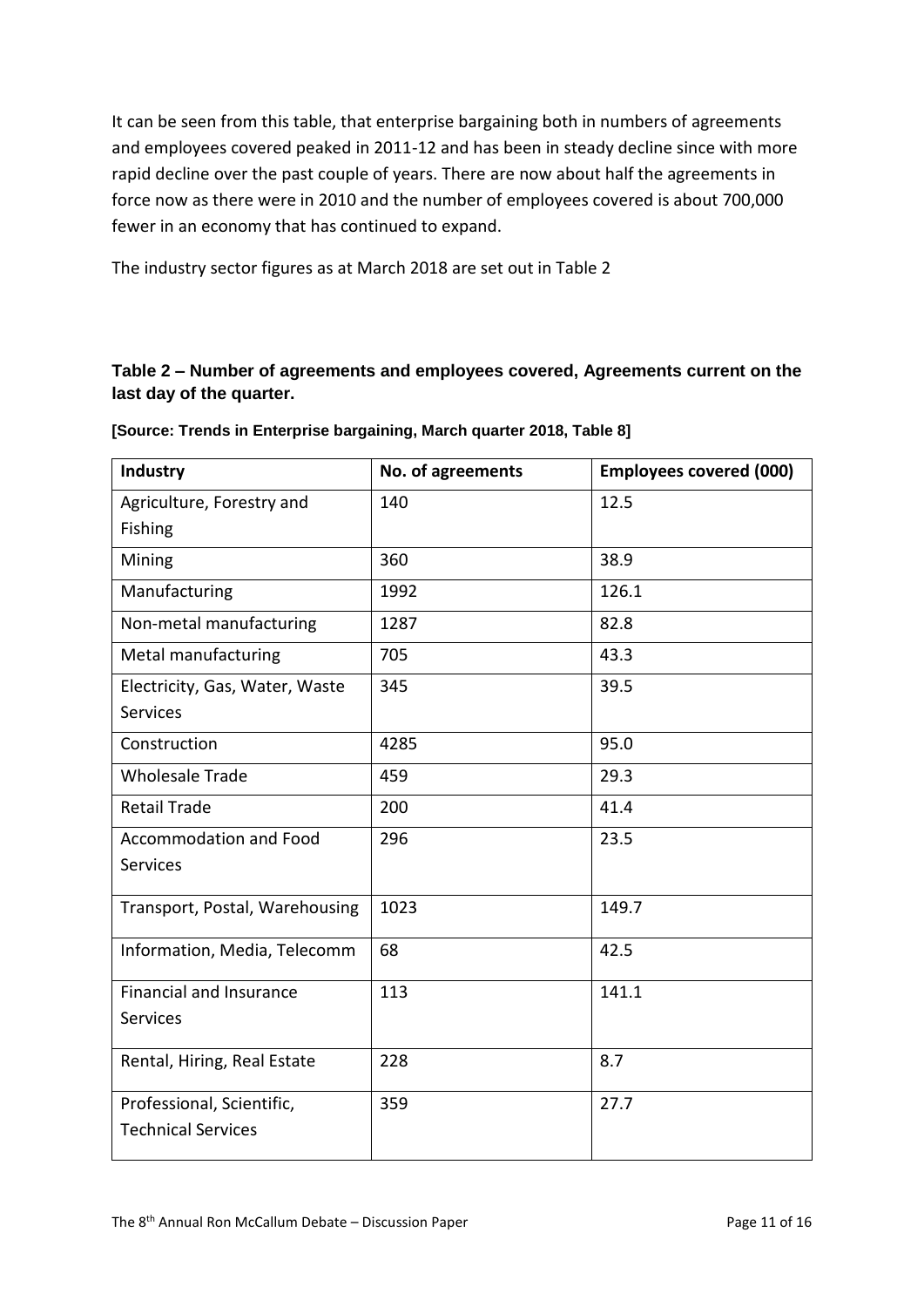| Administrative and Support           | 454   | 34.2   |
|--------------------------------------|-------|--------|
| <b>Services</b>                      |       |        |
|                                      |       |        |
| <b>Public Administration and</b>     | 536   | 289.5  |
| Safety                               |       |        |
|                                      |       |        |
| Education                            | 434   | 250.8  |
|                                      |       |        |
| <b>Health and Community Services</b> | 980   | 360.1  |
| <b>Arts and Recreation Services</b>  | 136   |        |
|                                      |       | 40.4   |
| <b>Other Services</b>                | 325   | 30.9   |
|                                      |       |        |
| <b>All sectors</b>                   | 12733 | 1781.8 |
|                                      |       |        |

As can be seen from Table 2, the Construction sector accounts for about a third of all agreements but for less than 100,000 of all employees covered. There are a significant number of agreements in the metal and manufacturing sectors. There are almost as many agreements in the combined metal and manufacturing sectors as in construction and they cover some 252,000 employees. Agreements in other private industry sectors, with the exception of Financial services [just 113 agreements but a respectable 141,000 employees], cover relatively few employees.

The bulk of employees covered by agreements are in public service sectors such as Public Administration and safety [289,000], Education [250,000] and Health and Community Services [360,000]. Together, these three sectors contain about half of all employees covered by agreements.

The concentration of agreements in the construction, metal and manufacturing sectors reflects longstanding bargaining practices in those industries. The dominance of the public sector in terms of the number of employees covered by agreements may reflect the strength of union density in the public sector, compared to that in the private sector [now 10% or less].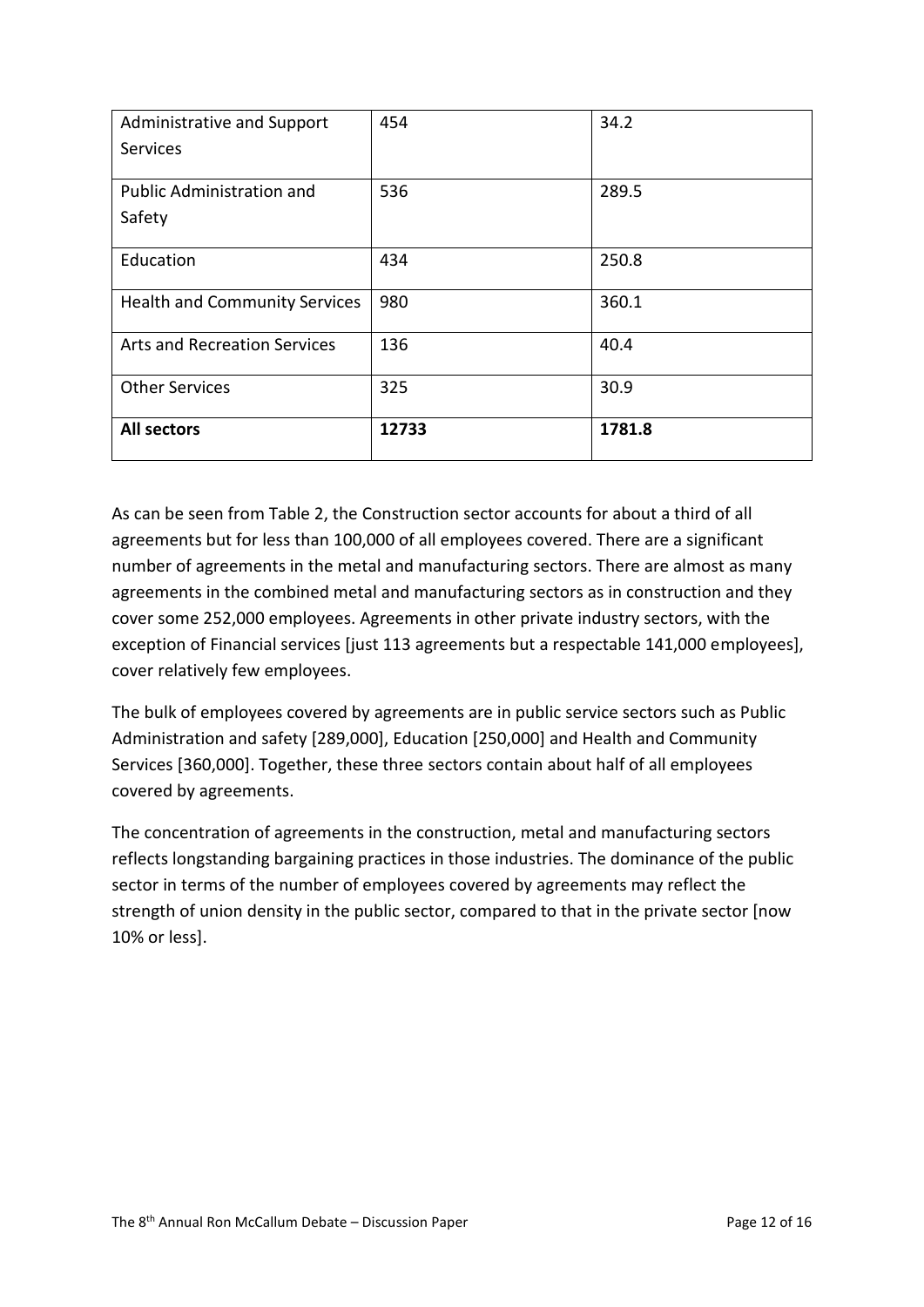#### **Table 3 – Agreements current at the end of the end of the March qtr 2018**

| Agreements - union    |        |  |  |
|-----------------------|--------|--|--|
| covered               |        |  |  |
| No. of agreements     | 8249   |  |  |
| AAWI (%)              | 2.8    |  |  |
| Employees ('000)      | 1619.4 |  |  |
| Agreements – no union |        |  |  |
| covered               |        |  |  |
| No. of agreements     | 4484   |  |  |
| AAWI (%)              | 2.6    |  |  |
| Employees ('000)      | 162.4  |  |  |
| All agreements        |        |  |  |
| No. of agreements     | 12733  |  |  |
| AAWI (%)              | 2.8    |  |  |
| Employees ('000)      | 1781.8 |  |  |

**[Source: Trends in Enterprise bargaining, March quarter 2018, Table 14]**

This table suggests that despite union members being very much in the minority in the workforce, union agreements are dominant in terms of the number of agreements [2:1] and in terms of employees covered [10:1]. However, the use of the term 'union covered ' agreements needs to be treated cautiously.

As the Trends in Federal Enterprise Bargaining report notes:

Data about unions covered by agreements made under the Fair Work Act 2009 may not provide an accurate reflection of union involvement in bargaining for agreements. Under the Fair Work Act 2009 it is possible for a union to have been involved in bargaining for an agreement and then not be covered by the approved agreement. It is also possible for a union to be covered by an agreement because they were a bargaining representative, even if they did not take an active role in the negotiations.

Thus this term tells us little about the actual involvement of unions in the initiation of, bargaining for and overall influence of a union or unions in the making of any particular agreement.

An important question is whether employees are benefitting from enterprise bargaining and, if so, are they benefitting equitably? Also, are the productivity benefits claimed for enterprise bargaining delivering for industry and the nation as a whole?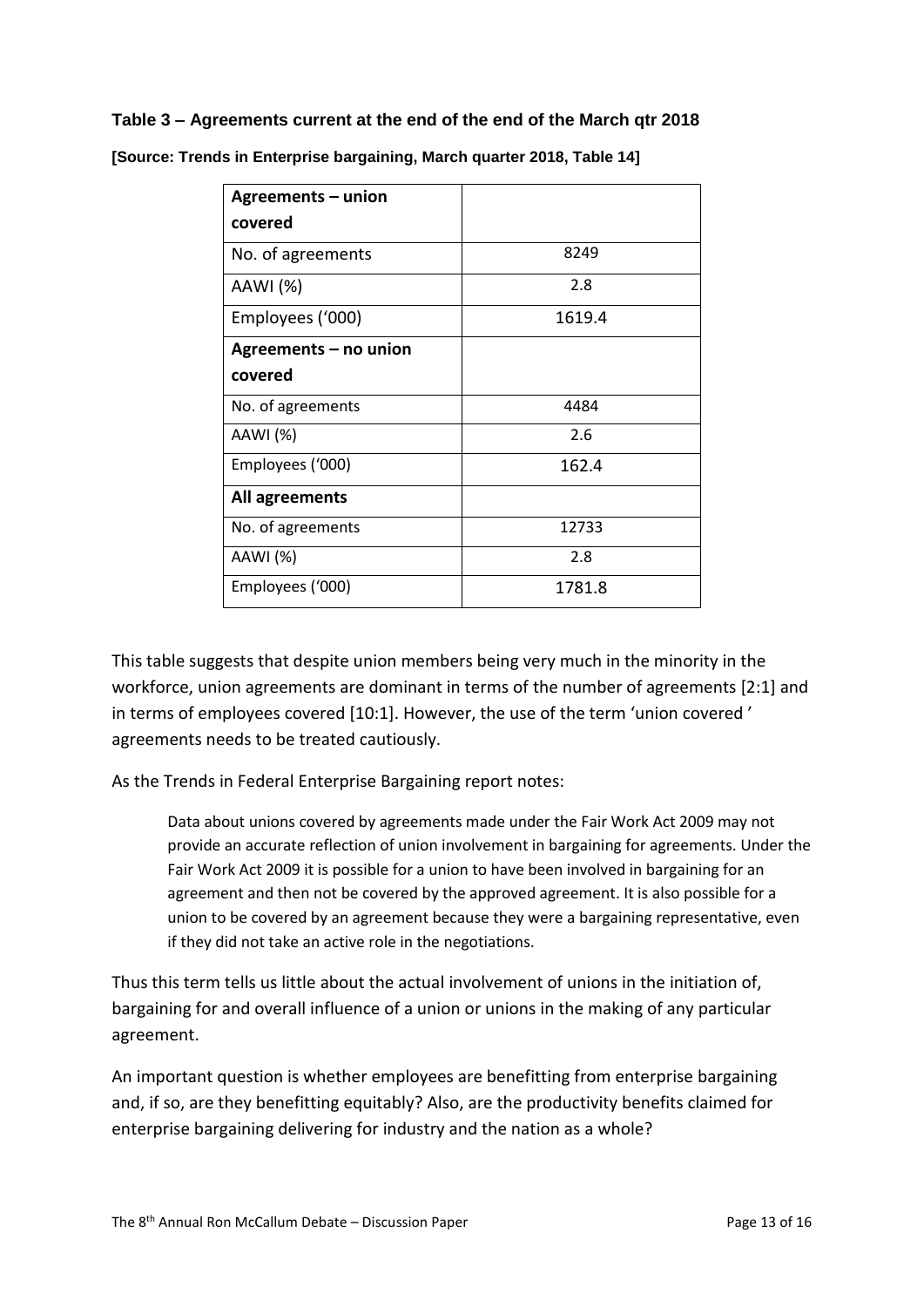The ABS Employee Earnings and Hours survey contains tables which provide information by method of pay setting; that is, by whether employees were paid by award only, by collective agreement or by individual arrangement [e.g. over award pay and or conditions].

The 2014 survey [released January 2015] data is as follows:

#### **Employee Earnings and Hours, Australia, May 2014**

**[Table 4 NON-MANAGERIAL EMPLOYEES, Number of employees, Average weekly total cash earnings, Average weekly total hours paid for, Average hourly total cash earnings–Method of setting pay, Industry]**

|                                                 | Award<br>only | <b>Collective</b><br>agreement | Individual<br>arrangement               | All<br>methods<br>of setting<br>pay |
|-------------------------------------------------|---------------|--------------------------------|-----------------------------------------|-------------------------------------|
|                                                 |               |                                | AVERAGE HOURLY TOTAL CASH EARNINGS (\$) |                                     |
| Mining                                          | 27.80         | 53.10                          | 58.60                                   | 56.20                               |
| Manufacturing                                   | 22.90         | 33.70                          | 36.40                                   | 33.50                               |
| Electricity, gas, water and waste services      | 26.10         | 45.90                          | 44.90                                   | 44.20                               |
| Construction                                    | 21.20         | 49.40                          | 36.90                                   | 39.00                               |
| Wholesale trade                                 | 24.30         | 34.70                          | 35.80                                   | 34.20                               |
| Retail trade                                    | 22.60         | 22.40                          | 29.50                                   | 24.90                               |
| Accommodation and food services                 | 22.80         | 21.80                          | 25.20                                   | 23.10                               |
| Transport, postal and warehousing               | 26.90         | 37.70                          | 32.30                                   | 34.70                               |
| Information media and telecommunications        | 24.20         | 42.70                          | 42.50                                   | 41.80                               |
| Finance and insurance services                  | 23.20         | 38.40                          | 40.80                                   | 38.70                               |
| Rental, hiring and real estate services         | 21.90         | 33.00                          | 34.30                                   | 31.50                               |
| Professional, scientific and technical services | 23.90         | 40.60                          | 41.00                                   | 39.60                               |
| Administrative and support services             | 25.40         | 34.70                          | 36.60                                   | 32.40                               |
| Public administration and safety                | 39.90         | 39.90                          | 35.80                                   | 39.60                               |
| Education and training                          | 27.70         | 41.60                          | 36.00                                   | 40.60                               |
| Health care and social assistance               | 32.80         | 38.40                          | 34.20                                   | 36.50                               |
| Arts and recreation services                    | 23.40         | 31.50                          | 34.30                                   | 31.20                               |
| Other services                                  | 23.80         | 33.60                          | 29.70                                   | 28.70                               |
| <b>All industries</b>                           | 25.90         | 37.80                          | 36.70                                   | 35.30                               |
|                                                 |               |                                |                                         |                                     |

This table shows that in most industries [ignoring public administration and safety] employees covered by collective agreements are paid significantly better than those on awards.

There were two significant exceptions to this: retail and accommodation and food services [hospitality]. In the retail sector, agreement paid employees earned 20 cents per hour **less** than employees in this sector paid by award only. In the hospitality sector, the position was even worse: agreement covered employees were being paid \$1.00 per hour **less** than those on awards.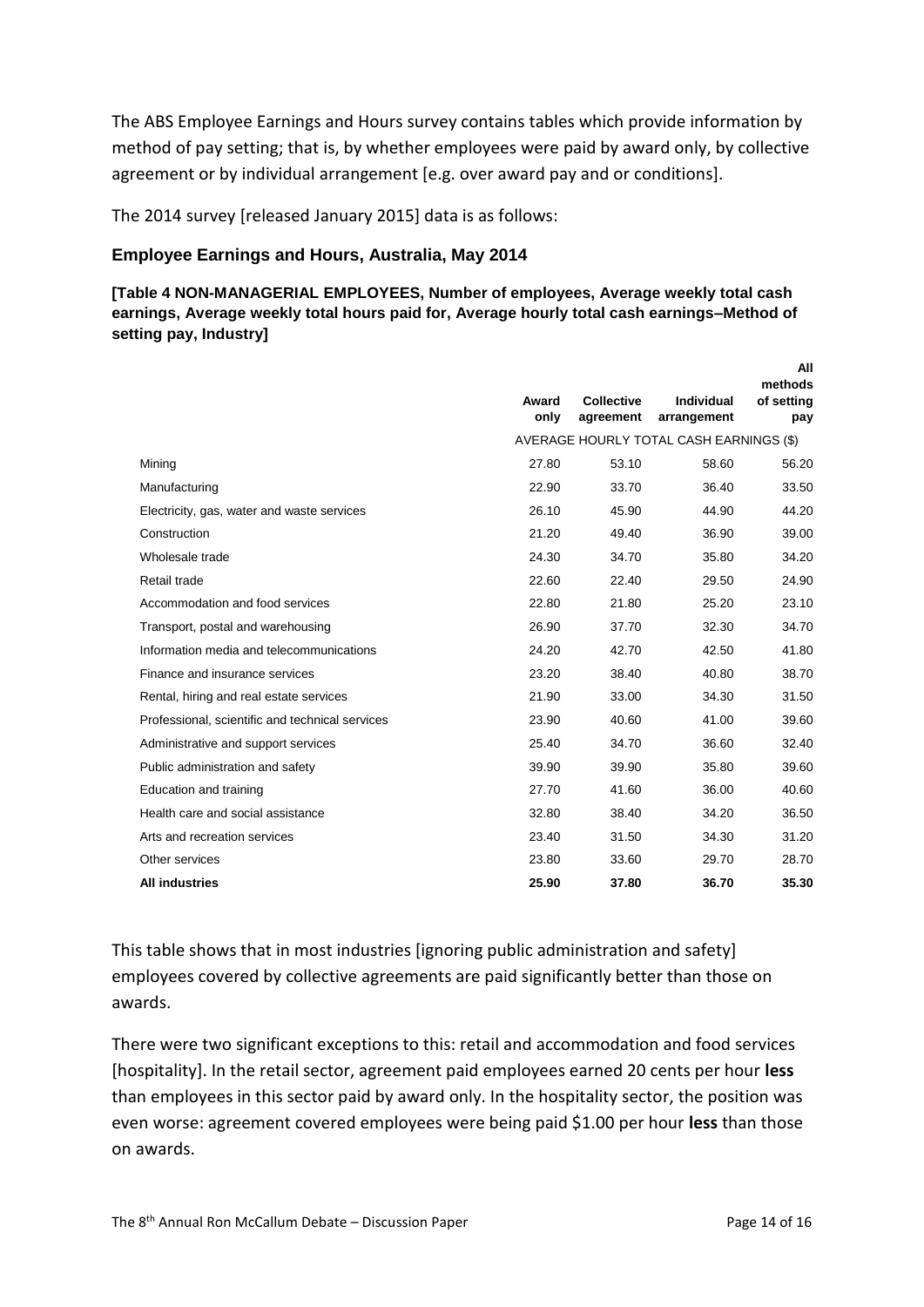How is this possible? Under the Act, employees are supposed to be "better off overall" on an agreement than on an award. The outcomes in the retail sector may well reflect what the Fair Work Commission has now determined in relation to the Coles Agreement<sup>40</sup> and other agreements:<sup>41</sup> that the agreements did not provide terms and conditions better than the award for all employees.

The 2016 EEH survey data shows the following:

#### **Average hourly total cash earnings–Method of setting pay, Industry**

#### **[Employee Earnings and Hours, Australia, May 2016 Table 4 NON-MANAGERIAL EMPLOYEES]**

|                                                 |            | <b>Collective</b> | Individual  | All methods of |
|-------------------------------------------------|------------|-------------------|-------------|----------------|
| <b>Industry</b>                                 | Award only | agreement         | arrangement | setting pay    |
| Mining                                          |            |                   |             | 56.60          |
| Manufacturing                                   | 23.70      | 35.30             | 36.20       | 34.10          |
| Electricity, gas, water and waste services      | 27.70      | 48.50             | 47.40       | 46.80          |
| Construction                                    | 23.60      | 49.30             | 39.10       | 38.70          |
| Wholesale trade                                 | 24.30      | 36.40             | 35.30       | 34.00          |
| Retail trade                                    | 23.60      | 24.20             | 30.00       | 26.20          |
| Accommodation and food services                 | 23.60      | 22.00             | 26.80       | 23.90          |
| Transport, postal and warehousing               | 29.60      | 39.20             | 33.90       | 36.30          |
| Information media and telecommunications        | 26.60      | 44.20             | 47.80       | 45.50          |
| Finance and insurance services                  | $\star$    | 42.90             | $\star$     | 43.30          |
| Rental, hiring and real estate services         | 25.10      | 30.90             | 35.60       | 32.70          |
| Professional, scientific and technical services |            |                   | $\star$     | 43.50          |
| Administrative and support services             | 26.30      | 32.80             | 38.60       | 33.00          |
| Public administration and safety                | 41.90      | 41.90             | 35.20       | 41.70          |
| Education and training                          | 40.90      | 44.90             | 41.90       | 43.60          |
| Health care and social assistance               | 38.00      | 41.30             | 38.00       | 39.80          |
| Arts and recreation services                    | 24.50      | 30.40             | 36.60       | 31.70          |
| Other services                                  | 24.70      | 33.30             | 32.60       | 30.20          |
| <b>All industries</b>                           | 29.60      | 39.60             | 38.50       | 37.00          |

\* Data not available for publication

 $\overline{a}$ 

For 2016, retail employees have improved their position, those paid by collective agreement now earn on average 60 cents per hour [2.5% more] above those who were paid by the award only.

By contrast, agreement covered workers in the hospitality sector have gone backwards: award-based workers now earn \$1.60 per hour [7%] more than their colleagues on agreements which are supposed to ensure that they are better off overall. How is this possible?

In the hospitality industry, many agreements are non-union agreements which 'roll up" weekend and evening penalty rates into one loaded award rate payable for all hours

<sup>40</sup> https://www.fwc.gov.au/documents/decisionssigned/html/2016fwcfb2887.htm

<sup>&</sup>lt;sup>41</sup> https://www.fwc.gov.au/documents/decisionssigned/html/2018fwcfb3610.htm#P27\_1245